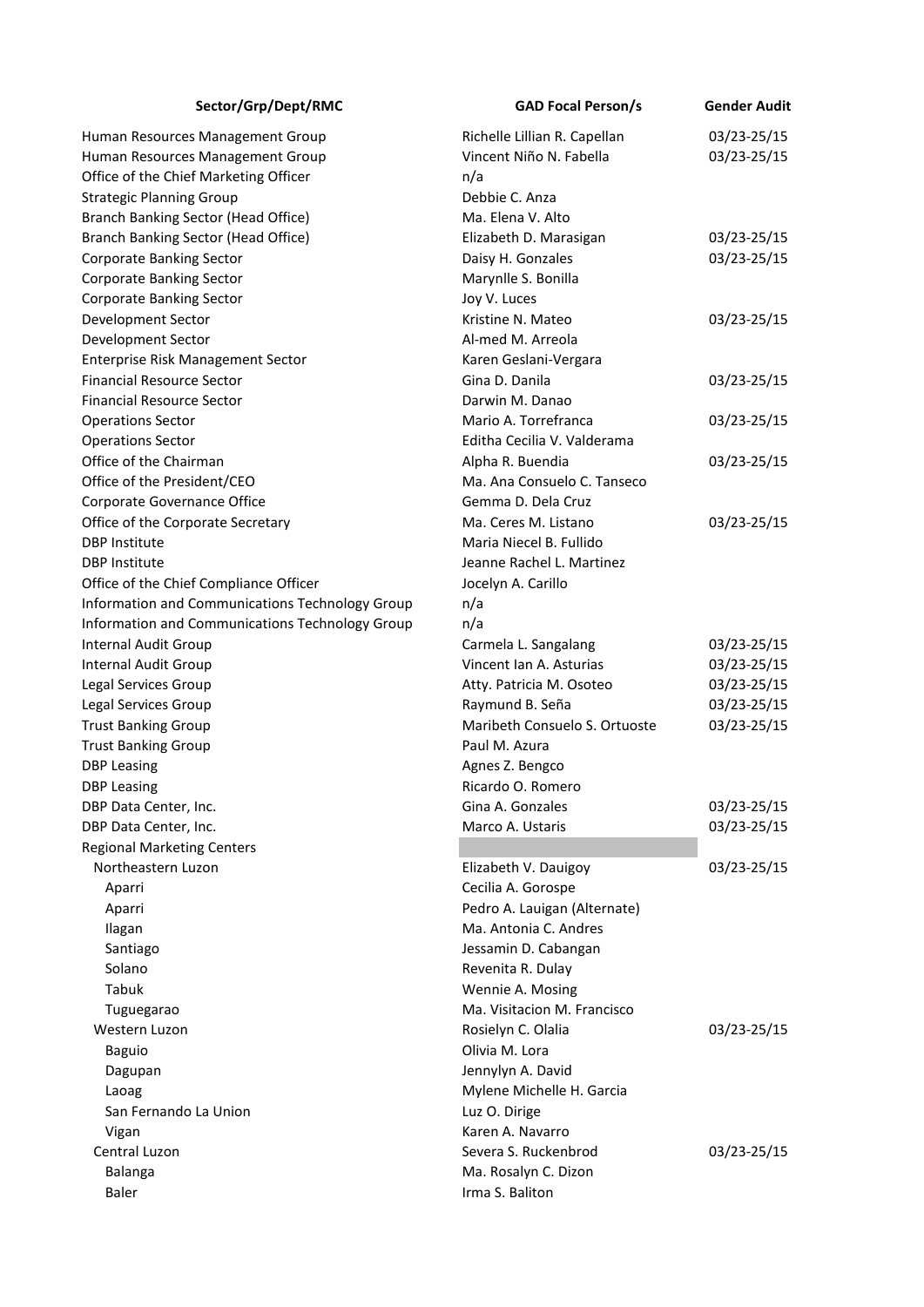Subic **Evelina G. Cardenas** Tarlac Levy P. Carreon Valenzuela **Eloisa B. Robes** Makati Ofelia V. Maglalang Manila **Manila** Myla P. Gonzales Manila-Napkil Mary Rose F. Castillo Muntinlupa **Muntinlupa** Roy R. Sallan Pasay **Data and Contact Contact Contact Contact Contact Contact Contact Contact Contact Contact Contact Contact Contact Contact Contact Contact Contact Contact Contact Contact Contact Contact Contact Contact Contact Contac** Pasig **Magnetic Contract Contract Contract Contract Contract Contract Contract Contract Contract Contract Contract Contract Contract Contract Contract Contract Contract Contract Contract Contract Contract Contract Contract** Quezon Avenue **Analyn C. Sta. Maria** San Juan Elsa N. Alonzo Batangas **Janice DG. Vizconde** Calapan Cynthia A. Abes Dasmariñas **Carole A. Atienza** Lipa Liza A. De. Grano Lucena Jovelyn O. Mendoza San Jose **Agnes T. Cusi Cusing the Cusing San Jose** Agnes T. Cusing Agnes T. Cusing Agnes T. Cusing Agnes T. Cusing Agnes T. Cusing Agnes T. Cusing Agnes T. Cusing Agnes T. Cusing Agnes T. Cusing Agnes T. Cusing Agnes T. Santa Rosa **Joseph G. Garospe**  Bicol Maria Vivian B. Olayta Legazpi **Thelma T. Valmonte** Masbate Mark Jude P. Bragais Naga Lylla P. Chua Sorsogon **Lorenzo B.** Sulit Virac **Nelly P. Segui** Borongan **Borongan** Ruth P. P. Calazado Catarman Zosimo Z. Isanan, Jr. Catbalogan **Irish Mae N. Creer** Maasin Maasin Music Contract Contract Myrna T. Orit Ormoc **Maricris D. Rivilla** Central Visayas Tersita A. Canillas Bogo **Eunice L. Baltazar** 

Cabanatuan **Cabanatuan** Cabanatuan Cabanatuan Dielia E. Hocson Clark Clark Ma. Evangeline Q. Robles Malolos Malolos **Merlita R. Camposano** San Fernando (P) **Evangeline D. Palagud** Metro Manila **Matrice A. Angela A. Hombrebueno** 193/23-25/15 Alabang Ma. Aylene V. Ricafrente Camp Aguinaldo **Aileen Jennifer B. Cua** Commonwealth Commonwealth Commonwealth Marikina **Faye Catherine E. Jetajobe** Mandaluyong **Aline Suzette S. Satur** Aline Suzette S. Satur Parañaque **Bernadette O. Villaluz** Quezon City Theresa Grace P. Bernades Taguig Catherine B. Feliciano Southern Tagalog and Southern Tagalog Mejaide F. Poblacion 63/23-25/15 Puerto Princesa **Consolacion S. Balmonte** Santa Cruz Ma. Cecilia E. Suministrado Daet **Mabel Cristie A. Gomez** Eastern Visayas Maria Consuelo A. Sosmeña Tacloban Gerlana Ann L. Gernale 03/23-25/15 Central Visayas **Melinda M. Abella (alternate)** Melinda M. Abella (alternate) Bogo **Annie P. Tumulak (alternate) Annie P. Tumulak (alternate**) Carcar Carcar Carcar Carcar Carcar Kristine Michelle B. Ancog Carcar Gemma D. Lee (alternate) Cebu SM Marissa B. Moran 03/23-25/15 Cebu Minerva C. Engbino (alternate)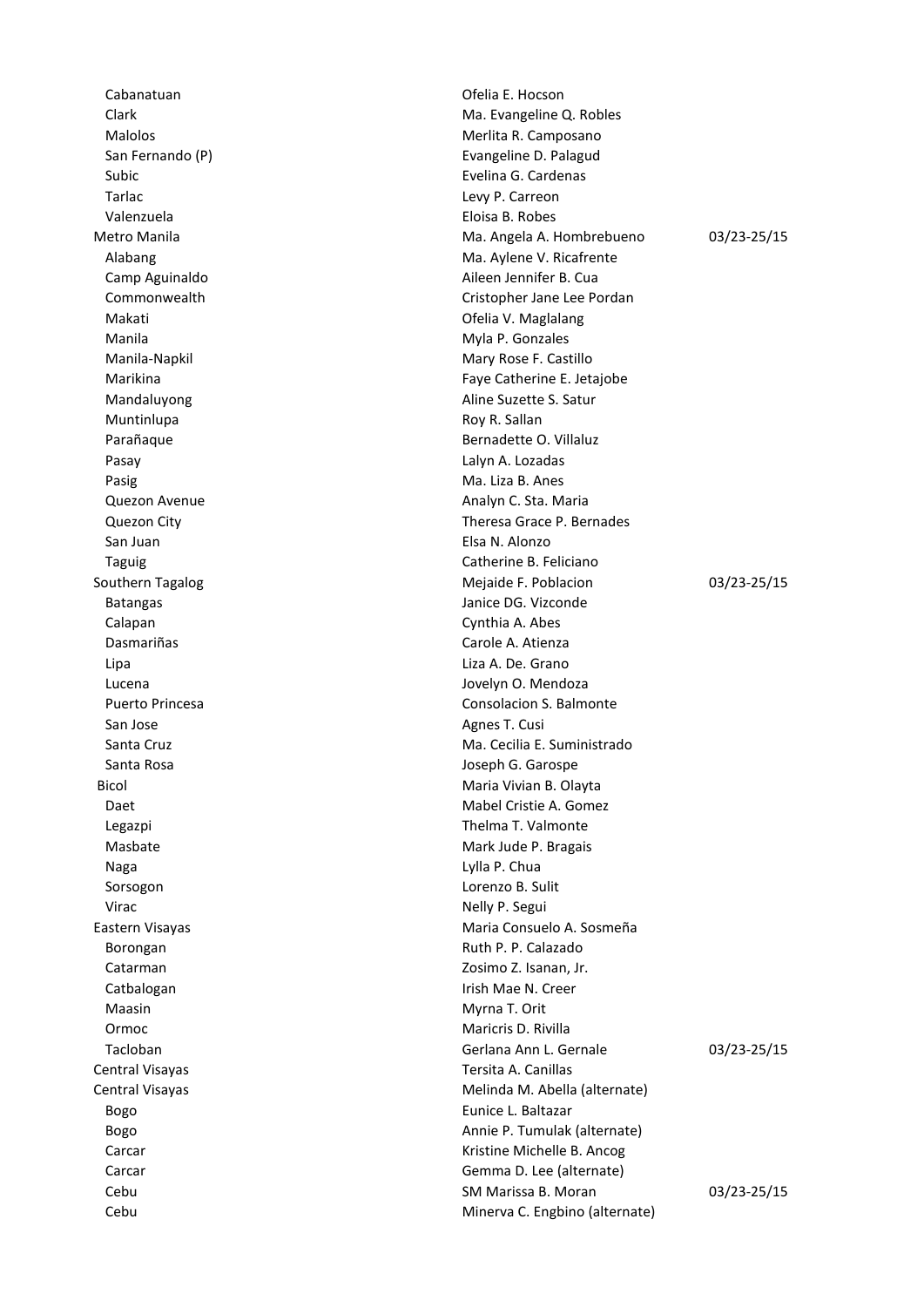Mandaue **Mandaue** Jessica V. Monsanto Mandaue Carolyn S. Lao (alternate) Tagbilaran Ma. Sheila F. Malaran Masheila F. Malaran Masheila F. Malaran Masheila F. Malaran Masheila F. Malaran Tagbilaran Ma. Lucia S. Visarra (alternate) Antique **Gerda A. Cerillo** Iloilo de Castro de Castro de Castro de Castro de Castro de Castro de Castro de Castro de Castro de Castro de<br>En el castro de Castro de Castro de Castro de Castro de Castro de Castro de Castro de Castro de Castro de Cast Jaro Ligaya M. Tabuada Kalibo **Ana Liza A. Ingeniero** Ana Liza A. Ingeniero Roxas **Mateurs** MacDina B. Azaron Bacolod **Ms. Imelda O. Titular** Dumaguete Nita S. Colina Kabankalan Ms. Beverly J. Pico San Carlos **Ms. Denise S. Yap** Northern Mindanao **Eduardo A. Sieras** Cagayan de Oro **Marites D. Cabugsa** Capistrano-CDO Concepcion L. Tolod Iligan **Alberto M. Dingal** Malaybalay Joyce G. Acuña Ozamis Rosenda D. Bienes Valencia Elvira C. Jinayon Northeastern Mindanao Josephine F. Gonzalez Butuan **Exercise Exercise Exercise Exercise Exercise Exercise Erma L. Lapa** Mangagoy Wilma S. Calo San Francisco **Mely Z. Mundala** Surigao Judith G. Pajo Southern Mindanao Maria Luz T. Bondoc Cotabato Joanna Pauline G. Gertos General Santos **Mona C. Buensuceso** Mona C. Buensuceso Marbel **Darby C. Sellado** Tacurong **Internal Community** Channel Macurone Jennifer B. Bitanto Davao Lucita P. Tan Digos Jereza Brigida D. Kintanar Kidapawan Shirley S. Garbo Mati Ma. Rowena Janet T. Escalante Tagum Elizabeth T. Fontanilla Basilan Sheila B. Porticos Dipolog Mylene H. Masion Ipil Luz C. Durano Jolo Fawaza R. Tulawie Pagadian **Cheryl M. Jumalon** Zamboanga Leah B. Villaluz

Panay **Anecita Agnesia A. Alfeche** 03/23-25/15 Negros **Atty. Gemma P. Ocnila** 03/23-25/15 Southeastern Mindanao Emmylou T. Rasonabe 03/23-25/15 Western Mindanao **Mindanao 1998 - Ann am Ann Hebron Kwan** 1987-25/15 - Mestern Mindanao